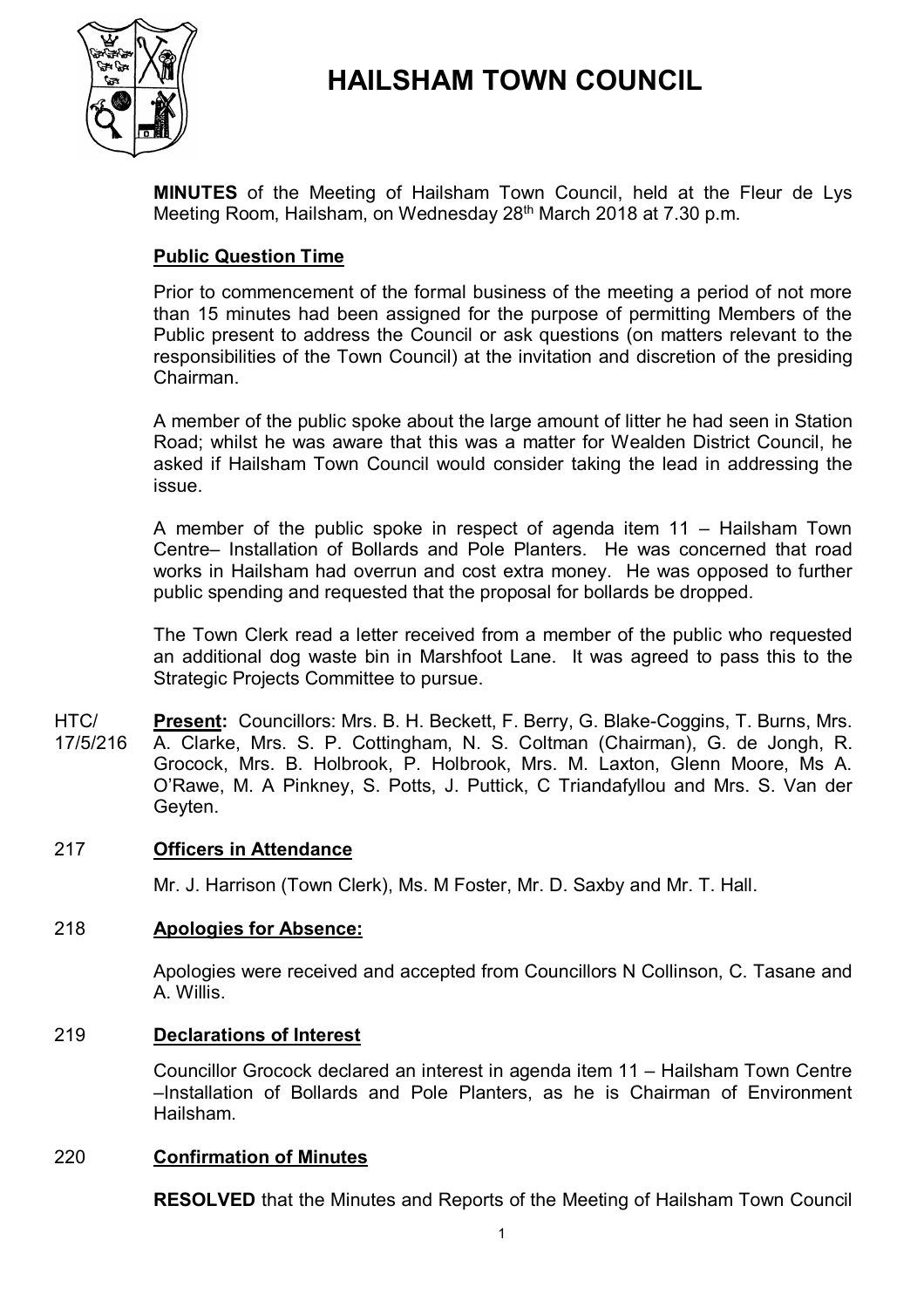held on 24<sup>th</sup> January (Ref HTC/17/4/203-215), as printed and circulated, may be taken as read, confirmed as a correct record, and signed by the Chairman.

# 221 **Committee Reports**

**RESOLVED** to note the following minutes.

A. Communities Committee Meeting (5<sup>th</sup> February 2018)

B. Planning & Development Committee Meetings (30<sup>th</sup> January 20<sup>th</sup> February and 13<sup>th</sup> March 2018)

C. Strategic Projects Committee Meeting (21st February 2018)

D. Finance, Budget, Resources and Staffing Committee Meetings  $(17<sup>th</sup>$  January and 28<sup>th</sup> February 2018).

# **Committee Recommendations**

#### 222.1 **Communities Committee Meeting – 5 th February 2018: Market Stalls**

Councillor Triandafyllou stated that 15 more robust, Hailsham Town Council owned stalls were needed for the Saturday market. These would be more weather proof than the Hailsham Forward owned stalls that were currently used.

Following discussion, Councillor Berry proposed that a decision on the purchasing of new stalls be deferred to the next Council meeting. On being put to the vote this proposal was lost by nine votes to four.

- 222.2 **RESOLVED** to purchase 20 market stalls/gazebos at a cost of £6,000.
- 222.3 This resolution was carried by 11 votes to 3.
- 222.4 Councillors F Berry and Mrs Van der Geyten requested that their abstentions from voting be recorded.

# **Strategic Projects Committee Meeting – 21st February 2018**

# Maurice Thornton Shed

- 223.1 The Town Clerk referred members to minute 73.1 of the Strategic Projects Committee meeting held on 21st February 2018.
- 223.2 **RESOLVED** to:
	- a) Agree to funding up to £2,200 for the removal of the existing building and the creation of the hardstanding for the containers, to be taken out of the Contingency Fund
	- b) Agree to the placing of two 40 feet containers on the Maurice Thornton Playing Field, to be positioned 90 degrees from the existing site.

# Town Council Offices – Chimney Repairs

224.1 The Town Clerk referred members to minute 77.1 of the Strategic Projects Committee meeting held on 21st February 2018.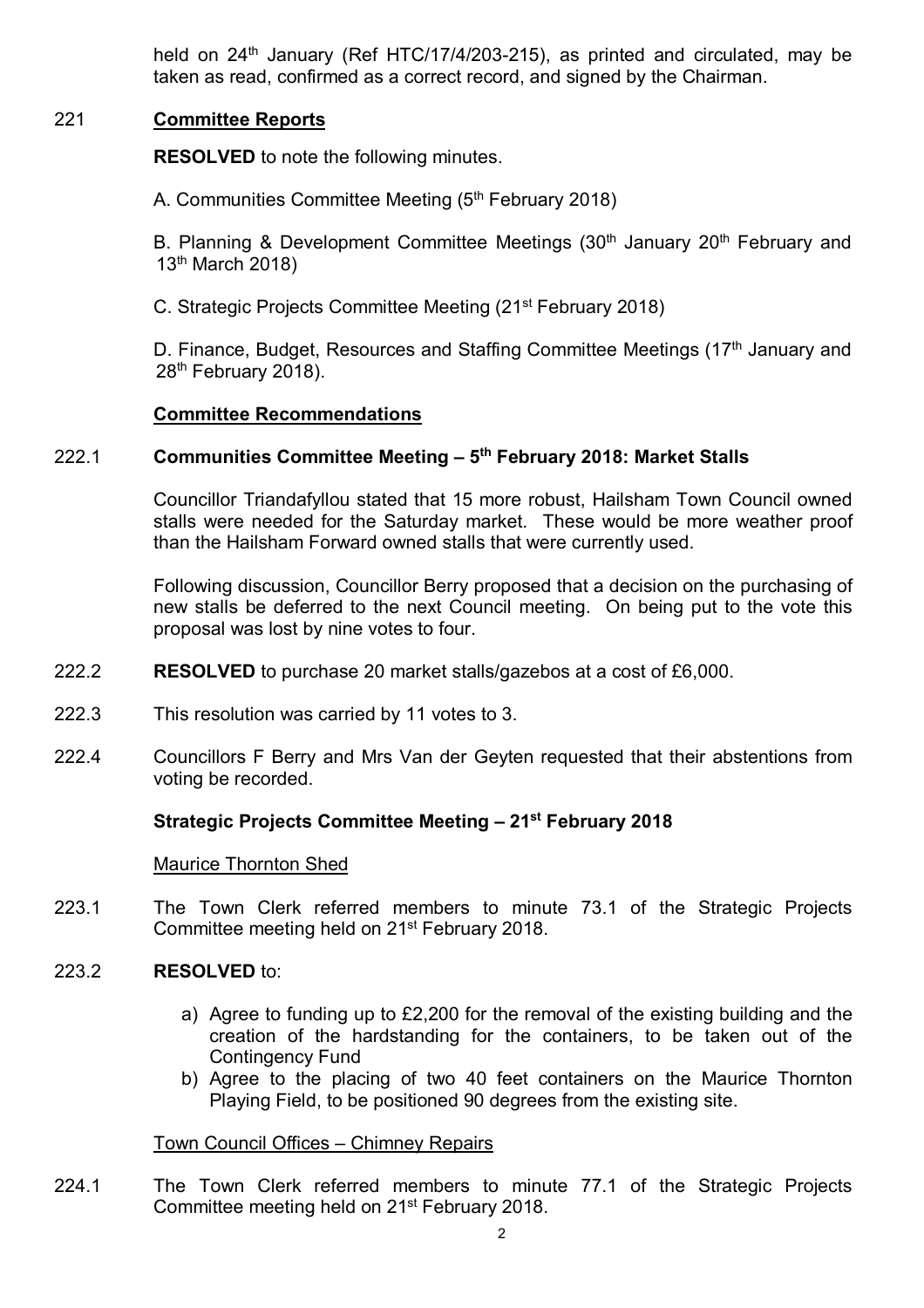224.2 **RESOLVED** that subject to discussions with the Conservation Officer, to commission the work to the chimney of the Town Council offices and allocate up to £8,500 for the work, to be taken out of the Contingency Fund.

#### Hailsham Cemetery

- 225.1 The Town Clerk advised that there were a number of potholes in the roads at Hailsham Cemetery; and referred members to minutes 78.1 of the Strategic Projects Committee meeting held on 21st February 2018.
- 225.2 **RESOLVED** to repair the potholes at Hailsham Cemetery and allocate up to £7,000 for the work, to be taken out of the Contingency Fund.

#### South Road Play Area

226.1 The Town Clerk referred members to minute 80.1 of the of the Strategic Projects Committee meeting held on 21st February 2018.

> Councillor Mrs. Laxton disputed the claim that a wheelchair accessed swing needed to be supervised, citing Seaford Town Council as having an unsupervised version.

226.2 **RESOLVED** to refer this item back to the Strategic Projects Committee to take advice and investigate further.

### **Neighbourhood Plan Committee**

#### 227 **RESOLVED** to:

a) note the minutes from the Neighbourhood Planning Committee Meetings held on 22<sup>nd</sup> February 2018 and 22<sup>nd</sup> March 2018, and

b) approve the Neighbourhood Plan Committee's delegated authority up to the May Town Council meeting.

# **Motion 162**

228.1 The following motion was submitted to the Town Clerk in accordance with Standing Order No. 2 by Councillor Mrs. M. Laxton, who proposed:

> *Due to the increase of anti-social behaviour in Hailsham and the inability of the police to have a presence in the town due to various constraints, the Town Council are asked to consider the following motions.*

> *To resolve to employ a community warden to police the town on behalf of the Council on a trial basis, to be paid from reserves, for a period of one year.*

> *To resolve, on the successful completion of the trial period, to build funding into the Council's budget to employ a community warden in future years.*

The motion was seconded by Councillor Puttick.

228.2 Following discussion, the motion was put to the vote and was lost by 4 votes in favour and 11 votes against.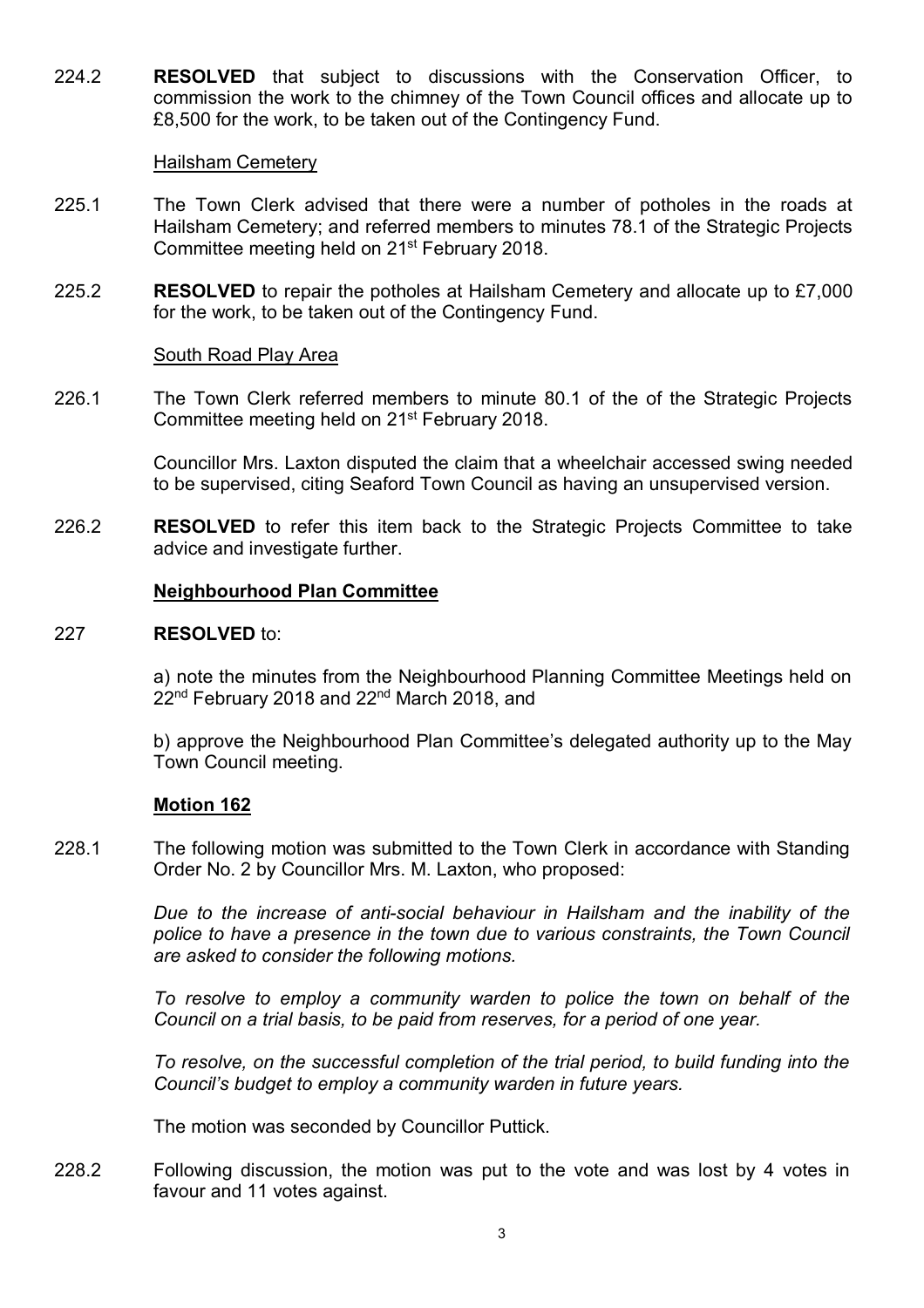228.3 Councillor Mrs S Van der Geyten requested that her abstention from voting be recorded.

### **Committee Membership**

229 **RESOLVED** to note the following changes to the committee membership:

> Councillor Potts replaces Councillor Collinson on the Finance, Budget, Resources and Staffing Committee.

> Councillor Collinson becomes a substitute on the Finance, Budget, Resources and Staffing Committee.

Councillor Coltman replaces Councillor Collinson on the Communities Committee.

Councillor Potts becomes a member of the Strategic Projects Committee.

### **Grass Cutting Savings**

230.1 The Town Clerk referred members to the officer's report circulated with the agenda. East Sussex County Council had written stating that because of financial considerations, they were proposing to reduce the urban grass cutting service from six cuts to two cuts per season. They would be managing urban grass for safety reasons only. Recognising the importance this service was to the public they offered two options for Town Council consideration, as follows:

> A financial contribution to the Town Council equivalent to the value of two urban grass cuts based on current ESCC contract rate, which is £5,458 per annum,

> For the Town Council to pay for additional urban grass cuts over and above the two cuts per season provided by ESCC. To maintain the current standard of six cuts this would cost Hailsham Town Council £10,916 per annum.

230.2 **RESOLVED** to accept that East Sussex County Council will provide two cuts per season, with no additional cuts financed by Hailsham Town Council.

# **Hailsham Town Centre – Installation of Bollards and Pole Planters**

231.1 The Town Clerk referred members to the officer's report circulated with the agenda. They were asked to consider funding the cost of the installation of bollards and pole planters in the town centre to protect pedestrians and the newly established footpaths.

There were two options for consideration.

The first was a quotation to supply and install 100 bollards and 12 pole planters and twelve hanging basket brackets at a cost of £27,960 plus VAT.

The second option was as follows:

There are currently 11 pole planters in the town centre maintained by Environment Hailsham on behalf of the Council. Since the completion of the road improvement scheme, it has become difficult to place the large single planter on the top of these poles. The Council could pay for an additional 11 hanging basket brackets and 22 wicker effect hanging baskets that would both complement the new pole planters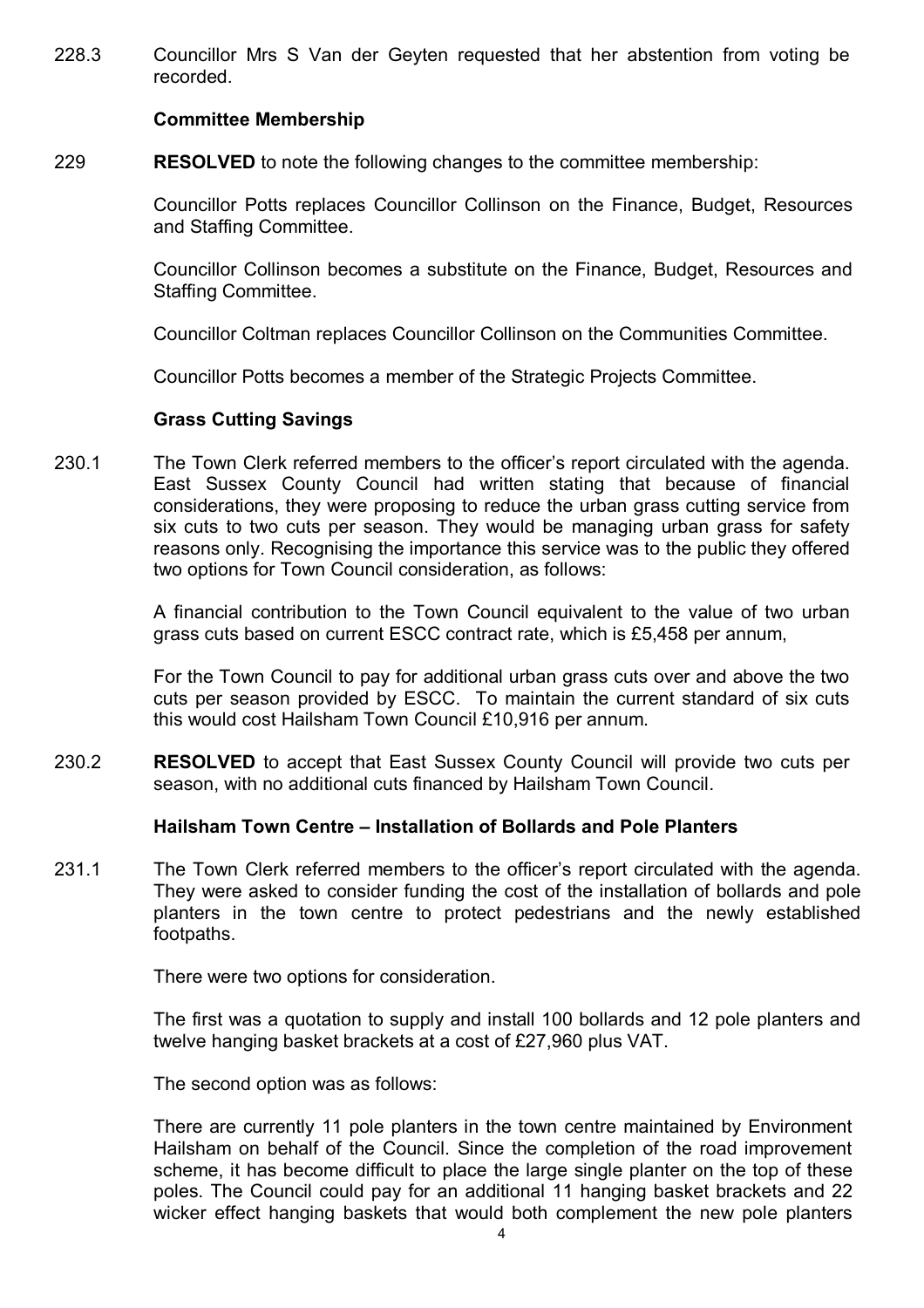and allow these existing pole planters to be used without difficulty.

The quote to supply and install 100 bollards and 12 pole planters is £24,930 plus VAT.

The cost to supply 23 hanging basket brackets is £4,025.00 plus VAT.

The cost to supply 46 Amberol wicker effect self-watering baskets is £1686.75 plus VAT

Total cost £30,641.75 plus VAT.

- 231.2 **RESOLVED** to accept option 2 at a total cost of £30,641.75. This would be financed by £10,000 being taken from the Contingency Fund and the remainder from the Revitalisation Fund.
- 231.3 This resolution was carried by 12 votes to 3.
- 231.4 Councillor Grocock had previously declared and interest and did not vote on this agenda item.

# **Citizen's Advice Bureau**

232.1 Councillor Mrs. Van der Geyten spoke in respect of her report on the Hailsham branch of the Citizen's Advice Bureau.

> The Chairman congratulated Councillor Mrs. Van der Geyten on producing an informative and comprehensive report.

232.2 **RESOLVED** to note the report on the Hailsham branch of the Citizen's Advice Bureau.

# **Fair in Hailsham**

233.1 Members were asked to consider a request from Shayler's Showtime Amusements to hold a fair on the Maurice Thornton Playing Field from 29<sup>th</sup> May to 4<sup>th</sup> June 2018.

> The Town Clerk confirmed that this company had used the Maurice Thornton Playing Field for a fair in the past. On the two previous occasions the event had been successful with no problems encountered.

233.2 **RESOLVED** to allow Shayler's Showtime Amusements to hold a fair on the Maurice Thornton Playing Field from Tuesday  $29<sup>th</sup>$  May to Monday  $4<sup>th</sup>$  June 2018, and on an on-going basis subject to no problems arising and conditions as discussed.

# **Community Land Trust**

234.1 Councillor Mrs. Laxton spoke in respect of this agenda item. She outlined what a Community Land Trust (CLT) was and what it hoped to achieve.

> CLTs are a form of community led housing, where local organisations are set up and run the local community do develop and manage homes. The CLTs main role is to make sure that homes they provide are genuinely affordable, based on what people actually earn in their area.

> There were currently about 170 CLTs in England and Wales. It is anticipated that by 2020 they will have delivered 3,000 new affordable homes.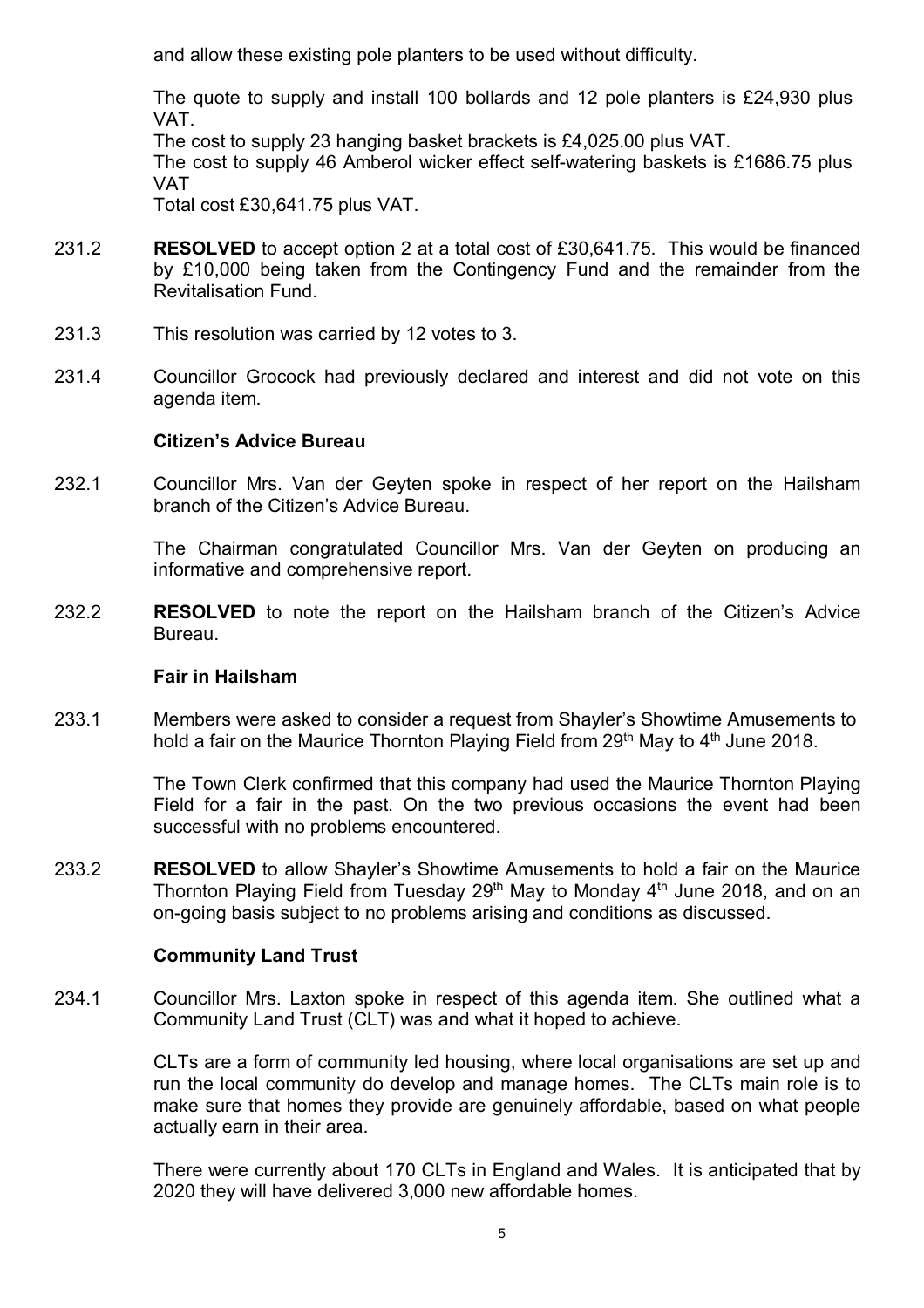234.2 **RESOLVED** to agree in principle to set a Community Land Trust and to delegate this to the Planning and Development Committee in the first instance; and to invite Tom Warder from Action in Rural Sussex to an early meeting.

# **Hailsham Community College Consultation**

235.1 The Town Clerk declared an interest in this agenda item as he is a governor of Hailsham Community College.

> He referred members to the report circulated with the agenda which included a letter from Hailsham Community College that they would like to extend the age range of the College, encompassing a new 420 place primary and 40 place nursery provision on a separate site in the Park Road area of Hailsham. The governors wanted to know the views of stakeholders before proceeding.

235.2 **RESOLVED** to note the report prepared by Hailsham Community College and support the provision of education in Hailsham.

### **Confidential Business**

236 **RESOLVED** that due to the special and confidential nature of the business about to be transacted, and possible disclosure of personal or legal information not in the public interest at the present time, the following items of business be transacted following the temporary exclusion of members of the Public and Press, in accordance with the Council's Standing Orders No. 1E:

17 Hailsham Post Office

# **Hailsham Post Office**

237.1 The Town Clerk reminded members and staff that this agenda item was being discussed under Confidential Business, and any unauthorised disclosure of the discussions at this meeting would, in the case of members, be considered a breach of the Code of Conduct.

> The Town Clerk updated the meeting on discussions he had had with representatives of the Post Office, Wealden District Council and SSALC.

> The Post Office had confirmed that two other applications for the franchise were being considered.

> Members were asked if they wanted the Town Council's application for the Post Office franchise to be considered at the same time as the other two applications or did they want the Town Council to be the "fall back" position in case they did not meet the criteria.

237.2 **RESOLVED** to adopt a fall-back position, ring-fencing the necessary funds, until such a time as the Post Office is up and running; and make a formal application for the lease of Number 10 High Street in case it is needed.

# **Councillor's Questions/Information Forum**

238 County Councillor Gerard Fox updated the meeting on the roadworks in Diplocks Way. He said it was anticipated that they would be completed by the end of June 2018.